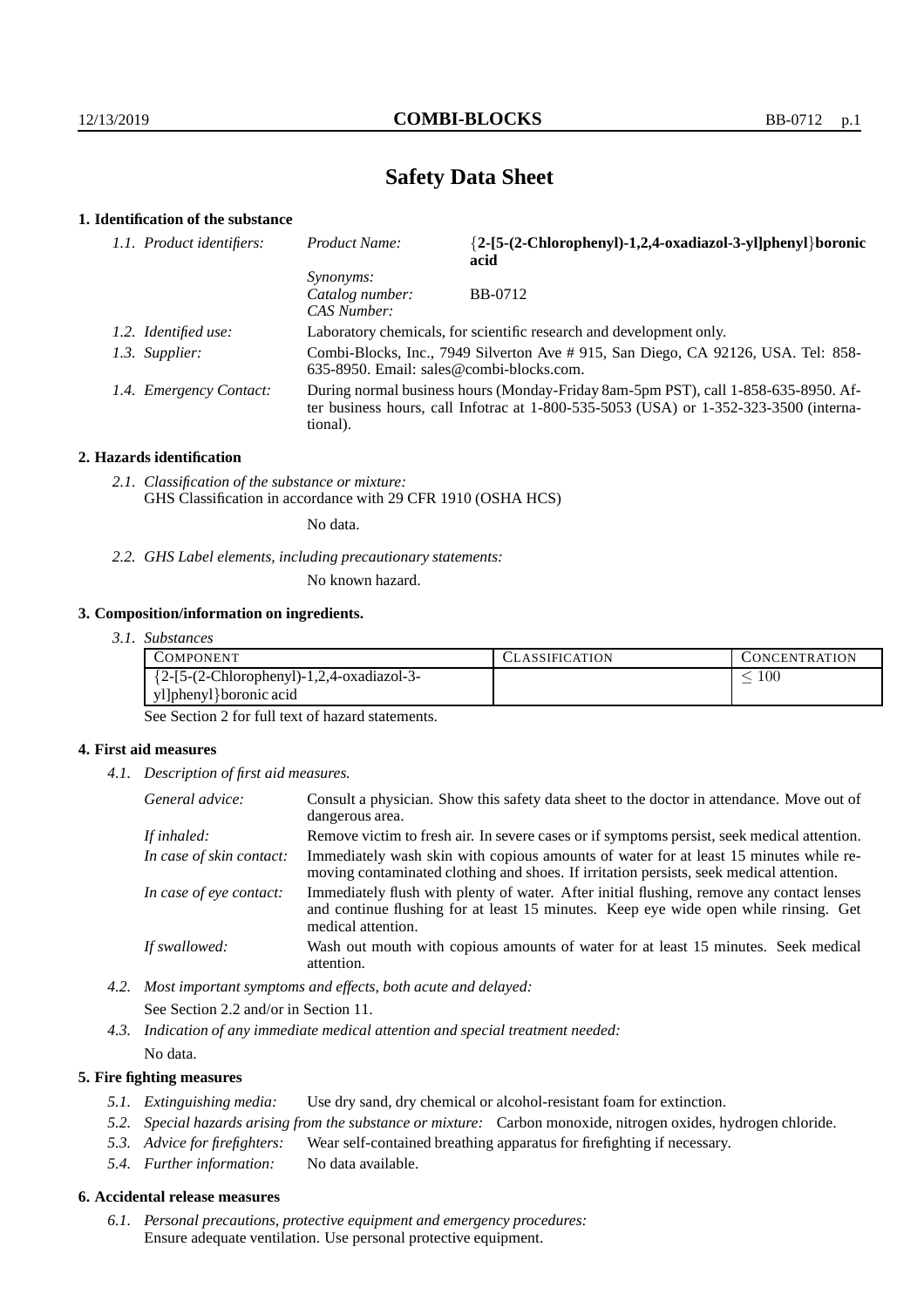|                                                                                                                                                                                                        | 6.2. Environmental precautions:                                                                                                                                                                                                                                    |                                                                                                                                                                                |  |  |  |
|--------------------------------------------------------------------------------------------------------------------------------------------------------------------------------------------------------|--------------------------------------------------------------------------------------------------------------------------------------------------------------------------------------------------------------------------------------------------------------------|--------------------------------------------------------------------------------------------------------------------------------------------------------------------------------|--|--|--|
|                                                                                                                                                                                                        | Should not be released into the environment. See Section 12 for additional ecological information.<br>6.3. Methods and materials for containment and cleaning up:                                                                                                  |                                                                                                                                                                                |  |  |  |
|                                                                                                                                                                                                        |                                                                                                                                                                                                                                                                    | Sweep up or vacuum up spillage and collect in suitable container for disposal.                                                                                                 |  |  |  |
|                                                                                                                                                                                                        | 6.4. Reference to other sections:<br>Refer to protective measures listed in Sections 8 and 13.                                                                                                                                                                     |                                                                                                                                                                                |  |  |  |
|                                                                                                                                                                                                        | 7. Handling and storage                                                                                                                                                                                                                                            |                                                                                                                                                                                |  |  |  |
|                                                                                                                                                                                                        | 7.1. Precautions for safe handling: Avoid contact with skin and eyes. Avoid inhalation of vapour or mist. Keep away<br>from sources of ignition - No smoking. Take measures to prevent the build up of electro-<br>static charge. For precautions see section 2.2. |                                                                                                                                                                                |  |  |  |
|                                                                                                                                                                                                        | 7.2. Conditions for safe storage, including any incompatibilities: Store refrigerated. Keep container tightly closed in<br>a dry and well-ventilated place. Containers which are opened must be carefully resealed<br>and kept upright to prevent leakage.         |                                                                                                                                                                                |  |  |  |
|                                                                                                                                                                                                        | Laboratory chemicals, for scientific research and development only.<br>7.3. Specific end use(s):                                                                                                                                                                   |                                                                                                                                                                                |  |  |  |
|                                                                                                                                                                                                        | 8. Exposure Controls / Personal protection                                                                                                                                                                                                                         |                                                                                                                                                                                |  |  |  |
|                                                                                                                                                                                                        | 8.1. Control parameters:                                                                                                                                                                                                                                           |                                                                                                                                                                                |  |  |  |
|                                                                                                                                                                                                        | Components with workplace control parameters: Contains no substances with occupational exposure limit values.                                                                                                                                                      |                                                                                                                                                                                |  |  |  |
|                                                                                                                                                                                                        | 8.2. Exposure controls:                                                                                                                                                                                                                                            |                                                                                                                                                                                |  |  |  |
|                                                                                                                                                                                                        | Appropriate engineering controls: Ensure that eyewash stations and safety showers are close to the workstation<br>location. Ensure adequate ventilation, especially in confined areas.                                                                             |                                                                                                                                                                                |  |  |  |
|                                                                                                                                                                                                        | Personal protective equipment:                                                                                                                                                                                                                                     |                                                                                                                                                                                |  |  |  |
| Eye/face protection:                                                                                                                                                                                   |                                                                                                                                                                                                                                                                    | Wear appropriate protective eyeglasses or chemical safety goggles as described by OSHA's<br>eye and face protection regulations in 29 CFR 1910.133 or European Standard EN166. |  |  |  |
| Handle with gloves. Gloves must be inspected prior to use. Use proper glove removal<br>Skin protection:<br>technique (without touching glove's outer surface) to avoid skin contact with this product. |                                                                                                                                                                                                                                                                    |                                                                                                                                                                                |  |  |  |

## **8. Exposure Controls / Personal protection**

| Eye/face protection:               | Wear appropriate protective eyeglasses or chemical safety goggles as described by OSHA's<br>eye and face protection regulations in 29 CFR 1910.133 or European Standard EN166.                                                                                                                                         |                                                                                |  |
|------------------------------------|------------------------------------------------------------------------------------------------------------------------------------------------------------------------------------------------------------------------------------------------------------------------------------------------------------------------|--------------------------------------------------------------------------------|--|
| Skin protection:                   | Handle with gloves. Gloves must be inspected prior to use. Use proper glove removal<br>technique (without touching glove's outer surface) to avoid skin contact with this product.<br>Dispose of contaminated gloves after use in accordance with applicable laws and good<br>laboratory practices. Wash and dry hands |                                                                                |  |
| <b>Body Protection:</b>            | Complete suit protecting against chemicals, Flame retardant antistatic protective clothing.,<br>The type of protective equipment must be selected according to the concentration and<br>amount of the dangerous substance at the specific workplace.                                                                   |                                                                                |  |
| Respiratory protection:            |                                                                                                                                                                                                                                                                                                                        |                                                                                |  |
| Control of environmental exposure: | drains.                                                                                                                                                                                                                                                                                                                | Prevent further leakage or spillage if safe to do so. Do not let product enter |  |

## **9. Physical and chemical properties**

*9.1. Information on basic physical and chemical properties*

| (a)                        | Appearance:                                   | No data  |
|----------------------------|-----------------------------------------------|----------|
| (b)                        | Odour:                                        | No data  |
| (c)                        | Odour Threshold:                              | No data  |
| (d)                        | pH:                                           | No data  |
| (e)                        | Melting point/freezing point:                 | No date. |
| (f)                        | Initial boiling point and boiling range:      | No data  |
| (g)                        | Flash point:                                  | No data  |
| (h)                        | Evaporatoin rate:                             | No data  |
| (i)                        | Flammability (solid, gas):                    | No data  |
| (j)                        | Upper/lower flammability or explosive limits: | No data  |
| $\rm(k)$                   | Vapour pressure:                              | No data  |
| $\left( \mathrm{l}\right)$ | Vapour density:                               | No data  |
| (m)                        | Relative density:                             | No data  |
| (n)                        | Water solubility:                             | No data  |
| $\circ$                    | Partition coefficient: n-octanol/water:       | No data  |
| (p)                        | Auto-ignition:                                | No data  |
| (q)                        | Decomposition temperature:                    | No data  |
| (r)                        | Viscosity:                                    | No data  |
| (s)                        | Explosive properties:                         | No data  |
| (t)                        | Oxidizing properties:                         | No data  |